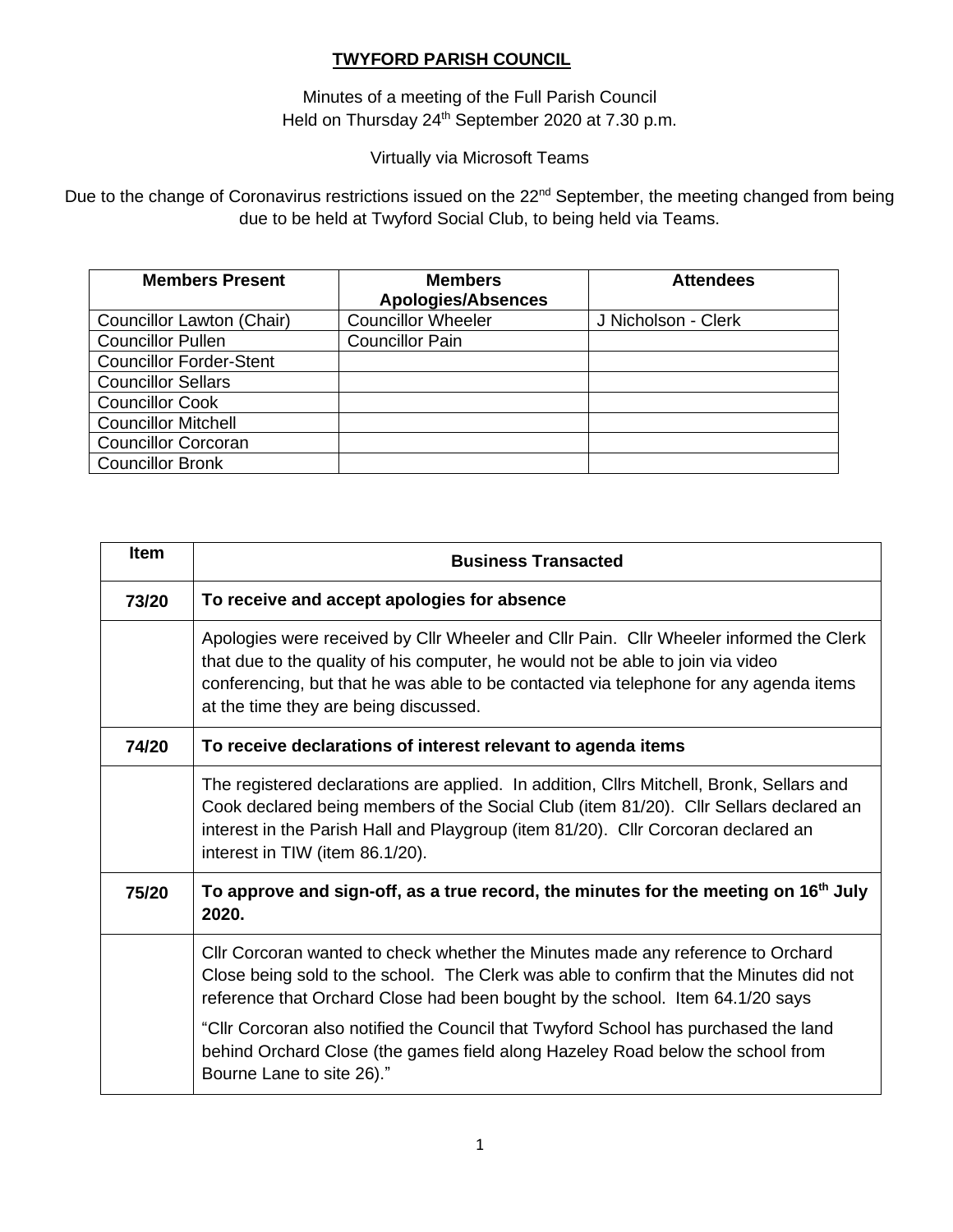|         | The Minutes were signed off as a true record of business transacted on 16 <sup>th</sup> July 2020.<br>Proposed by Cllr Sellars and seconded by Cllr Forder-Stent.                                                                                                                                                                                                                                                                                                                                                                                                                                          |
|---------|------------------------------------------------------------------------------------------------------------------------------------------------------------------------------------------------------------------------------------------------------------------------------------------------------------------------------------------------------------------------------------------------------------------------------------------------------------------------------------------------------------------------------------------------------------------------------------------------------------|
| 76/20   | To adjourn for public participation                                                                                                                                                                                                                                                                                                                                                                                                                                                                                                                                                                        |
| 76.1/20 | To receive questions from the members of the public.                                                                                                                                                                                                                                                                                                                                                                                                                                                                                                                                                       |
|         | No public in attendance                                                                                                                                                                                                                                                                                                                                                                                                                                                                                                                                                                                    |
| 76.2/20 | To receive the County Councillor's report.                                                                                                                                                                                                                                                                                                                                                                                                                                                                                                                                                                 |
|         | Not in attendance                                                                                                                                                                                                                                                                                                                                                                                                                                                                                                                                                                                          |
| 76.3/20 | To receive the District Councillors' reports.                                                                                                                                                                                                                                                                                                                                                                                                                                                                                                                                                              |
|         | Cllr Bronk relayed that the sign up form for the new green waste bins has been rolled<br>out, and the collection will commence from 1 <sup>st</sup> February 2021. Residents will pay a fee,<br>dependent on the size of bin they choose.                                                                                                                                                                                                                                                                                                                                                                  |
|         | The Ministry of Housing, Communities and Local Government is consulting on a number<br>of proposed changes to current planning policy and legislation. These include changes<br>to the standard method for assessing local housing need (the number of houses for<br>which the Local Plan needs to plan), securing of First Homes through developer<br>contributions, temporarily lifting the small sites threshold for when affordable housing<br>would be required and extending the current Permission in Principle to major<br>development. Consultation on this document ends on the 1st October 2020 |
|         | CIIr Cook relayed that herself and CIIr Bronk have continued to follow up the issues<br>raised with Highways.                                                                                                                                                                                                                                                                                                                                                                                                                                                                                              |
|         | The drain in Queen Street has been surveyed by Hampshire Highways, and a blockage<br>has been found. Clirs Bronk, Cook and Pullen will continue to pursue action with<br>Hampshire.                                                                                                                                                                                                                                                                                                                                                                                                                        |
| 77/20   | To receive an update on matters arising from the minutes of the Full Council<br>meeting held on 16 <sup>th</sup> July 2020 that are not included elsewhere on the agenda and<br>to consider the status of progress to date                                                                                                                                                                                                                                                                                                                                                                                 |
|         | No additional items.                                                                                                                                                                                                                                                                                                                                                                                                                                                                                                                                                                                       |
| 78/20   | To receive an update from the Planning Committee and any updates on any<br>matters arising unless already covered by another agenda item                                                                                                                                                                                                                                                                                                                                                                                                                                                                   |
|         | Cllr Mitchell relayed that he attended a WCC planning meeting (virtually) on 21 <sup>st</sup><br>September, discussing a new White Paper. The paper includes replacing CIL and 106<br>with National Infrastructure Money, and will simplify the planning process. The planning<br>committee will discuss this in more detail on 8 <sup>th</sup> October 2020.                                                                                                                                                                                                                                              |
| 79/20   | To receive an update on matters arising from the Recreation Committee; to note<br>or discuss action taken since unless already covered by another agenda item                                                                                                                                                                                                                                                                                                                                                                                                                                              |
| 79.1/20 | Resolve to approve £490 for the five year electrical wiring test at the Pavilion with<br>Darren Wyatt                                                                                                                                                                                                                                                                                                                                                                                                                                                                                                      |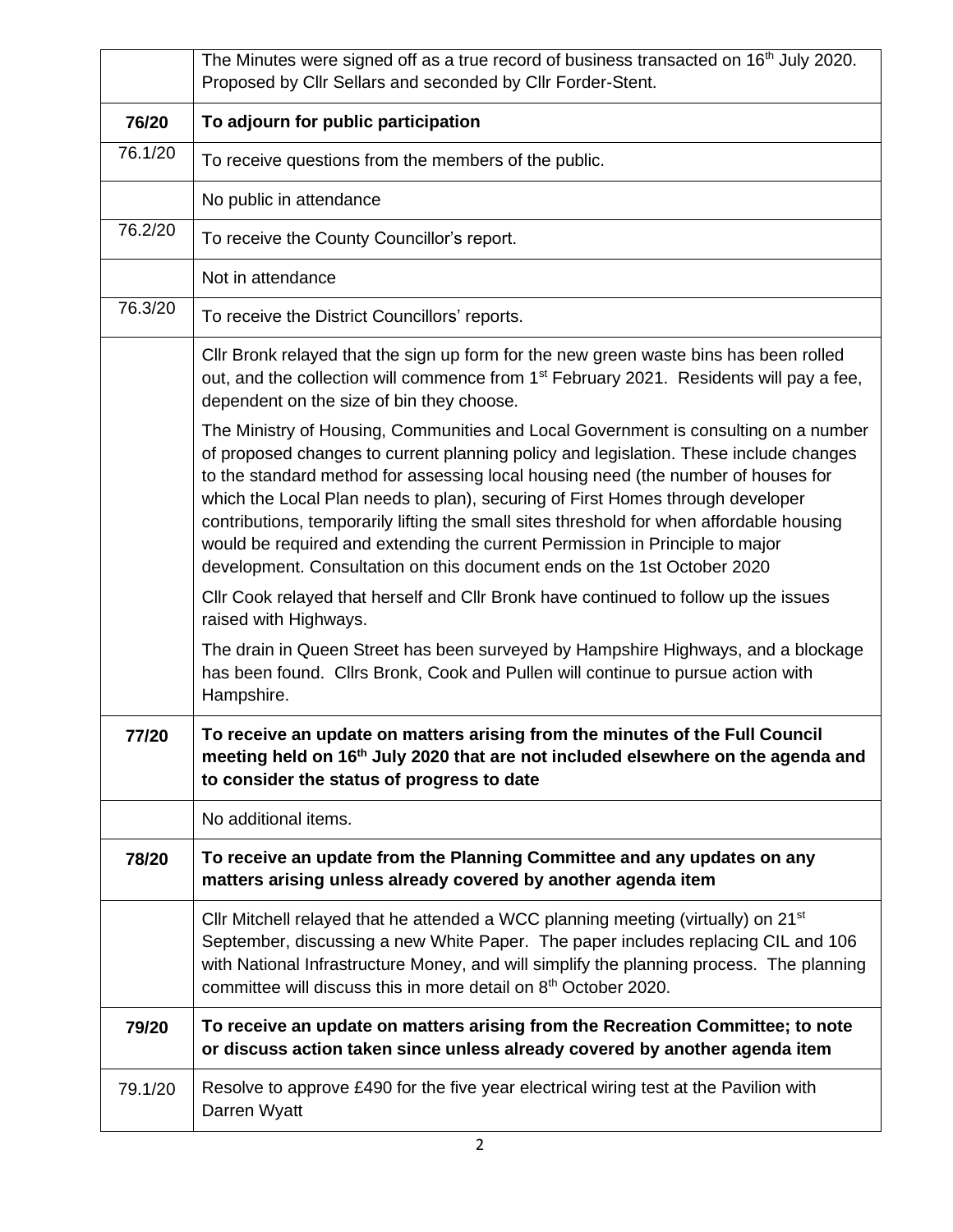|                               | The Council wish to seek confirmation that two people are required as the cost appears<br>high. It was resolved for the Clerk to go ahead with the work, if the Clerk is assured to<br>the extent of the cost. Proposed by Cllr Mitchell and seconded by Cllr Lawton.                                                                                                                                                                                                                 |                                  |                          |                     |                            |  |  |  |  |
|-------------------------------|---------------------------------------------------------------------------------------------------------------------------------------------------------------------------------------------------------------------------------------------------------------------------------------------------------------------------------------------------------------------------------------------------------------------------------------------------------------------------------------|----------------------------------|--------------------------|---------------------|----------------------------|--|--|--|--|
| 79.2/20                       | Resolve to approve reserved funds to replace the safety flooring at Northfields<br>Recreation Area at a cost of £9,158.40 (inc VAT) by Red Lynch Leisure after comparing<br>three quotes.                                                                                                                                                                                                                                                                                             |                                  |                          |                     |                            |  |  |  |  |
|                               | Three quotes were compared, supplied from Vitaplay, Red Lynch Leisure and Achilles<br>Leisure. It was resolved to appoint Red Lynch Leisure, using reserve funds. Proposed<br>by Cllr Pullen and seconded by Cllr Lawton.                                                                                                                                                                                                                                                             |                                  |                          |                     |                            |  |  |  |  |
| <b>CIIr Cook</b>              | Action: Cllr Cook to liaise with Red Lynch Leisure, and obtain copies of<br>insurance and method statement prior to work commencing.                                                                                                                                                                                                                                                                                                                                                  |                                  |                          |                     |                            |  |  |  |  |
| 80/20                         | To receive an update from the Finance Committee on matters arising; and to note<br>or discuss action taken since unless already covered by another agenda item                                                                                                                                                                                                                                                                                                                        |                                  |                          |                     |                            |  |  |  |  |
| 80.1/20                       | Resolve to approve payments to be made in September 2020 and review and sign off<br>those payments made during August 2020.                                                                                                                                                                                                                                                                                                                                                           |                                  |                          |                     |                            |  |  |  |  |
|                               | The payments made in August (see Appendix 1) were circulated to Councillors via email<br>in August. The September payments (see Appendix 2) were reviewed and discussed.<br>From the September payments the invoices from WCC for dog poo emptying and the<br>invoice from HCC for £200 were excluded from the approval. The remaining payments,<br>those made in August, and those due to be made in September were approved,<br>proposed by Cllr Sellars and seconded by Cllr Cook. |                                  |                          |                     |                            |  |  |  |  |
| <b>Cllr</b><br><b>Bronk</b>   | Actions: Cllr Bronk continue to chase WCC for an explanation as to why the<br>charges for dog poo emptying have increased significantly                                                                                                                                                                                                                                                                                                                                               |                                  |                          |                     |                            |  |  |  |  |
| <b>Clerk</b>                  | Clerk to continue investigations with HCC for the original invoice for £200 (the<br>Clerk has not received the original invoice)                                                                                                                                                                                                                                                                                                                                                      |                                  |                          |                     |                            |  |  |  |  |
|                               | Due to the meeting moving to a virtual meeting with two days notice, the Treasurer has<br>not reviewed or signed the invoices.                                                                                                                                                                                                                                                                                                                                                        |                                  |                          |                     |                            |  |  |  |  |
| <b>CIIr</b><br><b>Sellars</b> | Action: Treasurer to review and sign the original invoices                                                                                                                                                                                                                                                                                                                                                                                                                            |                                  |                          |                     |                            |  |  |  |  |
| 80.2/20                       | Note the balance of the bank accounts as at 31 <sup>st</sup> August 2020.                                                                                                                                                                                                                                                                                                                                                                                                             |                                  |                          |                     |                            |  |  |  |  |
|                               | Clerk reported the following bank balances                                                                                                                                                                                                                                                                                                                                                                                                                                            |                                  |                          |                     |                            |  |  |  |  |
|                               |                                                                                                                                                                                                                                                                                                                                                                                                                                                                                       | Last reported:<br>As at 30.06.20 | As at<br>31.07.2020      | As at<br>31.08.2020 | Current:<br>As at 24.09.20 |  |  |  |  |
|                               | <b>HSBC Current</b><br>Acct                                                                                                                                                                                                                                                                                                                                                                                                                                                           | £9,043.30                        | £3,572.69                | £15,454.24          | £15,071.33                 |  |  |  |  |
|                               | <b>HSBC Savings</b><br>£160,405.16<br>£160,465.99<br>Acct                                                                                                                                                                                                                                                                                                                                                                                                                             |                                  |                          | £145,475.99         | £198,479.96                |  |  |  |  |
|                               | Nationwide<br>Not opened                                                                                                                                                                                                                                                                                                                                                                                                                                                              |                                  | £10<br>£10<br>Not opened |                     |                            |  |  |  |  |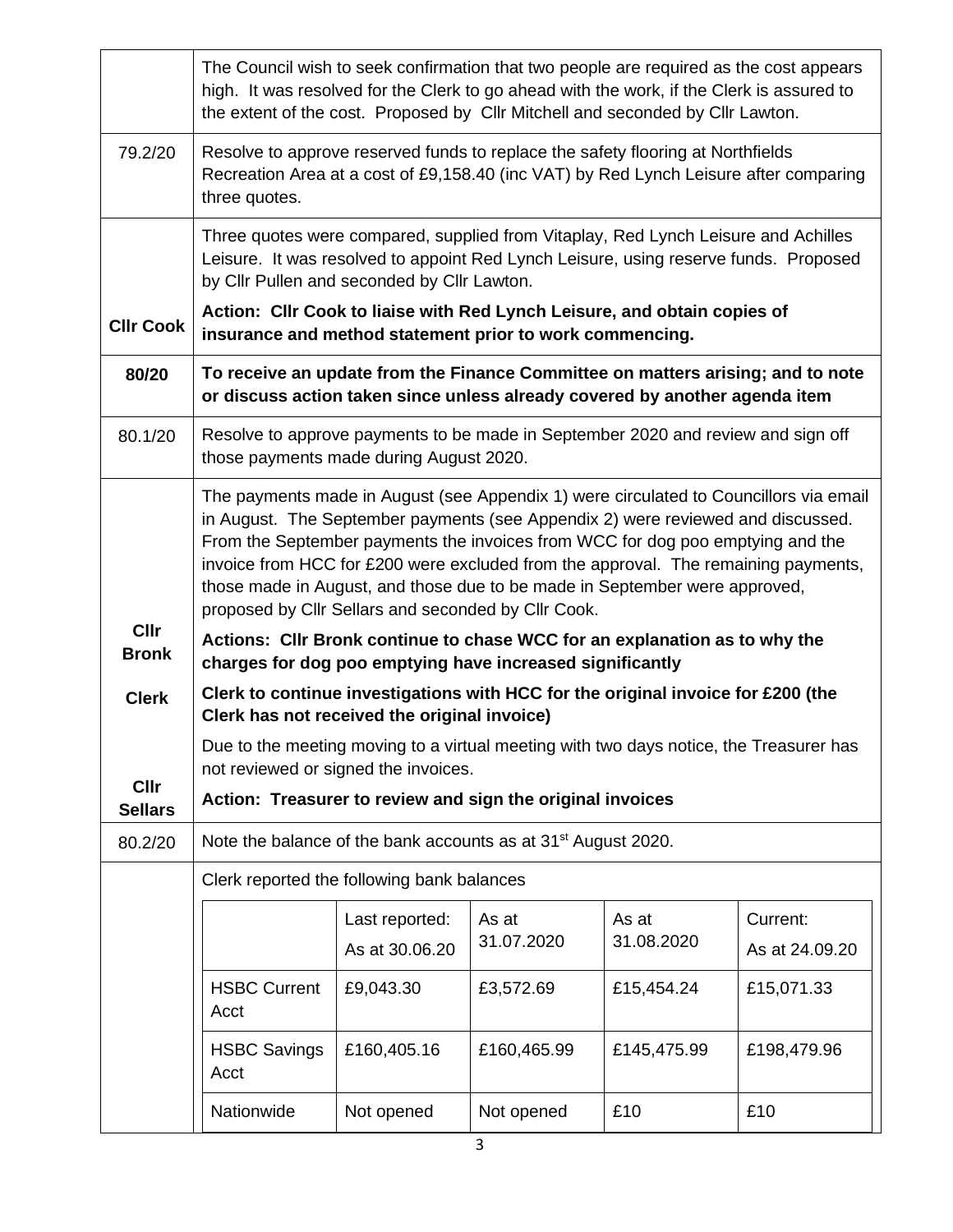|              | Savings Acct                                                                                                                                                                                                                                                                                                  |  |  |  |  |  |  |  |  |
|--------------|---------------------------------------------------------------------------------------------------------------------------------------------------------------------------------------------------------------------------------------------------------------------------------------------------------------|--|--|--|--|--|--|--|--|
| 80.2/20      | Resolve to move £60,000 of reserves to the new Nationwide savings account.                                                                                                                                                                                                                                    |  |  |  |  |  |  |  |  |
|              | Resolved to move £60,000 from HSBC to Nationwide savings account. Proposed by<br>Cllr Lawton and seconded by Cllr Forder-Stent. Cllr Bronk is preparing a policy for<br>investment of reserves to minimise risk. The policy will be discussed at the next Finance<br>Committee meeting (8th October 2020)     |  |  |  |  |  |  |  |  |
| 80.3/20      | Resolve to renew the insurance policy for the Parish Council at £2,441.30 (increase due<br>to index linking of the sums insured) as year three of the fixed premium                                                                                                                                           |  |  |  |  |  |  |  |  |
|              | It was resolved to renew the insurance policy for year three of the fixed premium with<br>Came and Company at £2,441.30. Proposed by Cllr Sellars and seconded by Cllr<br>Forder-Stent.                                                                                                                       |  |  |  |  |  |  |  |  |
| 81/20        | Resolve to review and if minded approve S137 applications from the remaining<br>budget of 2020 / 2021 budget remaining of £2,200. The application from St Mary's<br>Church would be funded from a separate £1,000 budget for the Church                                                                       |  |  |  |  |  |  |  |  |
|              | - Twyford Social Club:                                                                                                                                                                                                                                                                                        |  |  |  |  |  |  |  |  |
|              | a) to complete the toilet refurbishment £550                                                                                                                                                                                                                                                                  |  |  |  |  |  |  |  |  |
|              | b) to cover the toilet refurbishment overspend £3,189.10                                                                                                                                                                                                                                                      |  |  |  |  |  |  |  |  |
|              | - Parish Hall Trustees - £568.72 for deep cleaning equipment in response to Covid-19                                                                                                                                                                                                                          |  |  |  |  |  |  |  |  |
|              | - Winchester Citizens Advice bureau - £350 to support remote learning to adapt during<br>Covid-19                                                                                                                                                                                                             |  |  |  |  |  |  |  |  |
|              | - St Mary's Church - £268.80 to cover the gap on grant funding for an eco building<br>survey of the Church                                                                                                                                                                                                    |  |  |  |  |  |  |  |  |
|              | As apologies were received, there were not sufficient Councilors present to achieve an<br>unbiased quorate to resolve the money allocated from S137.                                                                                                                                                          |  |  |  |  |  |  |  |  |
|              | <b>Action:</b>                                                                                                                                                                                                                                                                                                |  |  |  |  |  |  |  |  |
| <b>Clerk</b> | Clerk to investigate with HALC what advice they provide for this circumstance,<br>and to move the agenda item to the next FPC meeting 22 <sup>nd</sup> October.                                                                                                                                               |  |  |  |  |  |  |  |  |
|              | St Mary's Church application for £268.80 was discussed, as the Church donation is<br>provided from a separate budget account to S137. It was resolved to provide £268.80 to<br>St Mary's Church for a contribution towards the eco building survey. Proposed by Cllr<br>Lawton and seconded by Cllr Mitchell. |  |  |  |  |  |  |  |  |
| 82/20        | Resolve to approve Risk Assessments for Berry Meadows.                                                                                                                                                                                                                                                        |  |  |  |  |  |  |  |  |
|              | Firstly, it was confirmed that Cllr Steve Pullen was the Parish Council Health and Safety<br>Officer. The risk assessment was approved and adopted. Proposed by Cllr Corcoran<br>and seconded by Cllr Pullen.                                                                                                 |  |  |  |  |  |  |  |  |
| 84/20        | Top level overview of project progress                                                                                                                                                                                                                                                                        |  |  |  |  |  |  |  |  |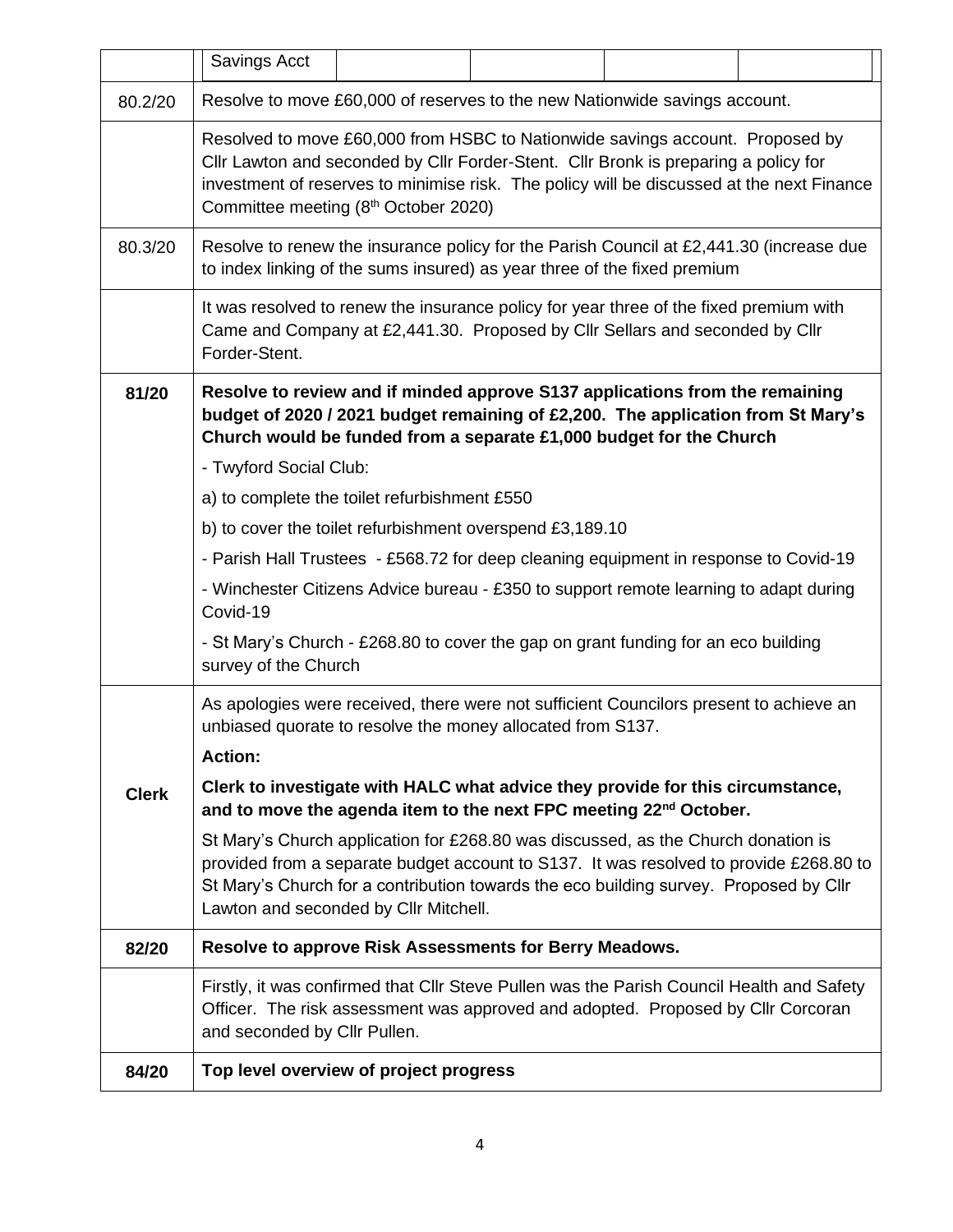| 84.1/20                      | Neighbourhood Plan Project Update: Councillor Corcoran to provide an update on<br>progress of the Neighbourhood Plan and recommend next steps for FPC to approve                                                                                                                                                                                                                                                                                                                                                                                                                                                                                                                                      |
|------------------------------|-------------------------------------------------------------------------------------------------------------------------------------------------------------------------------------------------------------------------------------------------------------------------------------------------------------------------------------------------------------------------------------------------------------------------------------------------------------------------------------------------------------------------------------------------------------------------------------------------------------------------------------------------------------------------------------------------------|
|                              | The technical team have answered all feedback points raised during the pre-submission<br>Consultation. Some subsequent changes have been made to the Neighbourhood Plan.<br>An amended version of the NP will come to the FPC, with cross references to the<br>explanation for the amend. Two more reports will also be circulated to the FPC,<br>including; document to show the NP has been written in accordance to guidelines, and a<br>document demonstrating how relevant parties and public have been consulted and<br>informed to the creation of the Plan. An extraordinary Parish Council meeting will be<br>called in the next few weeks to sign off these documents and the updated Plan. |
|                              | A site meeting has taken place regarding Site 26 with the relevant parties, which is<br>progressing well.                                                                                                                                                                                                                                                                                                                                                                                                                                                                                                                                                                                             |
| 84.2/20                      | Flood Mitigation and Car Park expansion Project Update: Councillor Corcoran to<br>provide an update on progress of the flood mitigation work and car park expansion.                                                                                                                                                                                                                                                                                                                                                                                                                                                                                                                                  |
|                              | HCC have approved a designed scheme, and HCC are helping to ensure proper<br>consents have been given. HCC were disappointed to hear the CIL application for the<br>scheme was not supported by WCC.                                                                                                                                                                                                                                                                                                                                                                                                                                                                                                  |
| <b>Cllrs</b>                 | With regards to WCC not providing CIL Funding for the scheme, CIIr Corcoran has<br>raised questions, which Cllr Bronk is following up with Simon Finch at WCC. Cllr<br>Corcoran is keen to understand the reasons for rejecting the scheme, in case there is<br>more TPC can do to help obtain the much needed funds to enable the scheme to go<br>ahead.                                                                                                                                                                                                                                                                                                                                             |
| Bronk,<br>Cook &<br>Corcoran | Action: Cllr Cook and Cllr Bronk to follow up with Simon Finch, in conjunction<br>with Cllr Corcoran.                                                                                                                                                                                                                                                                                                                                                                                                                                                                                                                                                                                                 |
| 84.3/20                      | Pavilion Refurb Project Update: Cllr Wheeler and Clerk to provide an update on<br>progress of the pavilion refurbishment project                                                                                                                                                                                                                                                                                                                                                                                                                                                                                                                                                                      |
|                              | Clerk needs to collate the invoices and submit to SDNP for reimbursement.                                                                                                                                                                                                                                                                                                                                                                                                                                                                                                                                                                                                                             |
| <b>Clerk</b>                 | Action: Clerk to submit for grant money from SDNP to be released                                                                                                                                                                                                                                                                                                                                                                                                                                                                                                                                                                                                                                      |
| 84.4/20                      | Two Parks Strategy Project Update: Clerk and Cllr Lawton to provide an update on<br>progress of the Two Parks Strategy project                                                                                                                                                                                                                                                                                                                                                                                                                                                                                                                                                                        |
|                              | All Councillors were invited to a meeting with Tim Griffin, whereby he talked through the<br>first draft of the Master Plan for Hunter Park. The plan was then discussed in great<br>detail at the Recreation Committee meeting on 17 <sup>th</sup> September.                                                                                                                                                                                                                                                                                                                                                                                                                                        |
|                              | There has been support for the general plan, and Cllr Pullen requested the opportunity<br>to commence some native planting in the top playing field, which will become a nature<br>area. The fence between the allotment and edge of the cricket boundary will eventually<br>be replaced with hedging, which Cllr Pullen will also include in his plan. The Council<br>were supportive of this. Cllr Pullen informed that he expects to spend no more than £500                                                                                                                                                                                                                                       |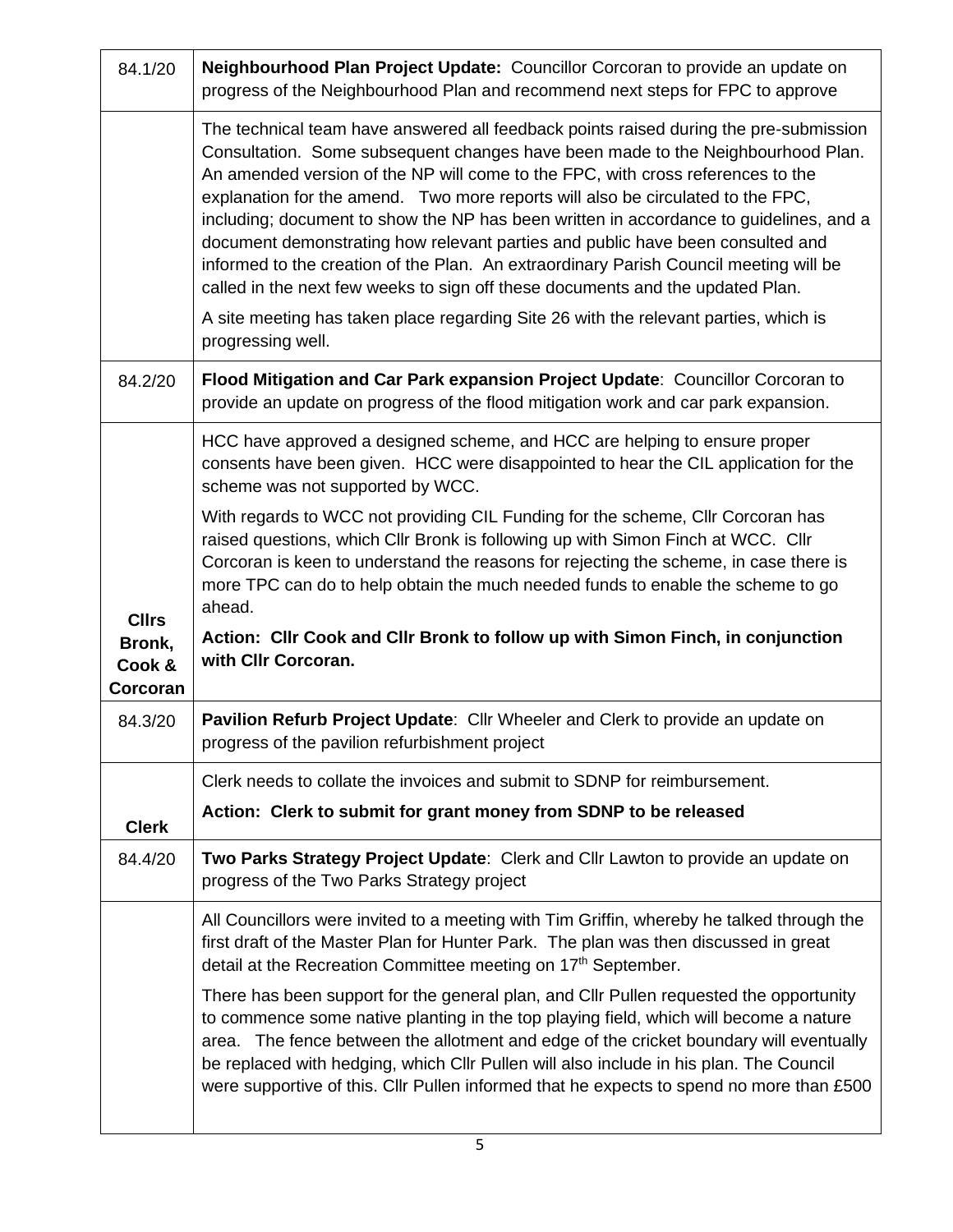|                         | on planting this Autumn. The Council were supportive, and will decide the resolution at<br>next FPC                                                                                                                                                                                                                                                                                                                                                                                   |
|-------------------------|---------------------------------------------------------------------------------------------------------------------------------------------------------------------------------------------------------------------------------------------------------------------------------------------------------------------------------------------------------------------------------------------------------------------------------------------------------------------------------------|
|                         | <b>Actions:</b>                                                                                                                                                                                                                                                                                                                                                                                                                                                                       |
| <b>Clerk</b>            | Clerk to ask Tim Griffin what he would recommend for the Parish to start planting<br>at the top field.                                                                                                                                                                                                                                                                                                                                                                                |
| <b>Cllr</b><br>Pullen.  | CIIr Pullen to create a sketch of what he would like to plant and where for FPC to<br>approve, including a "mowing plan" for Green Smile.                                                                                                                                                                                                                                                                                                                                             |
|                         | CIIr Corcoran mentioned the boundary between the play area at Hunter Park and<br>neighbouring land, which he will attempt to establish.                                                                                                                                                                                                                                                                                                                                               |
| <b>Cllr</b><br>Corcoran | Action: Cllr Corcoran to sketch out a boundary and circulate to Cllrs for comment<br>and next steps.                                                                                                                                                                                                                                                                                                                                                                                  |
|                         |                                                                                                                                                                                                                                                                                                                                                                                                                                                                                       |
| 84.5/20                 | Highways and Traffic Project Update: Cllr Bronk and Cllr Cook to provide an update<br>on progress of the Traffic and Highways project                                                                                                                                                                                                                                                                                                                                                 |
|                         | It was noted that there is currently no project items to be regularly updated under<br>Highways. The traffic and highways issues log, which Cllr Bronk and Cllr Cook report<br>on, should be dealt with under BAU, and should form a new regular item on the agenda.<br>The Clerk commented that it was left in under projects, so the preferable projects (ie,<br>crossing South of the Village) would not be forgotten when allocation of reserves is<br>given out to the projects. |
|                         | <b>Actions:</b>                                                                                                                                                                                                                                                                                                                                                                                                                                                                       |
| <b>Clerk</b>            | Clerk to add new regular agenda item for Highways / traffic update progress with<br><b>HCC</b>                                                                                                                                                                                                                                                                                                                                                                                        |
| <b>Clerk</b>            | Clerk to keep a line in the project list in the FPC list, with a note next to it that<br>there is no current project in progress.                                                                                                                                                                                                                                                                                                                                                     |
| 84.6/20                 | Cycleway Project Update: Cllr Corcoran and Cllr Mitchell to provide an update on the<br>progress of the Cycleway project                                                                                                                                                                                                                                                                                                                                                              |
| <b>Cllr</b>             | Nick Farthing Consultancy has produced a first draft report on the scoping exercise for<br>the cycleway. The draft is currently being reviewed by Cllrs Mitchell, Corcoran and<br>Roger Walker. When the draft is complete, it will be shared with the FPC for comment.                                                                                                                                                                                                               |
| Corcoran                | Action: Cllr Corcoran to send invoice for the scoping exercise to Clerk for<br>payment                                                                                                                                                                                                                                                                                                                                                                                                |
| <b>Clerk</b>            | Clerk to request funds from WCC to reimburse invoice.                                                                                                                                                                                                                                                                                                                                                                                                                                 |
| 84.7/20                 | <b>Climate Project Update:</b> Cllr Forder-Stent to provide an update on the progress of the<br>Climate project                                                                                                                                                                                                                                                                                                                                                                       |
|                         | The climate group are still struggling to meet due to CV-19. The Church have said they<br>would like to support Cllr Pullen with the planting at Hunter Park, and will continue to<br>look at conservation of wildlife in the Parish.                                                                                                                                                                                                                                                 |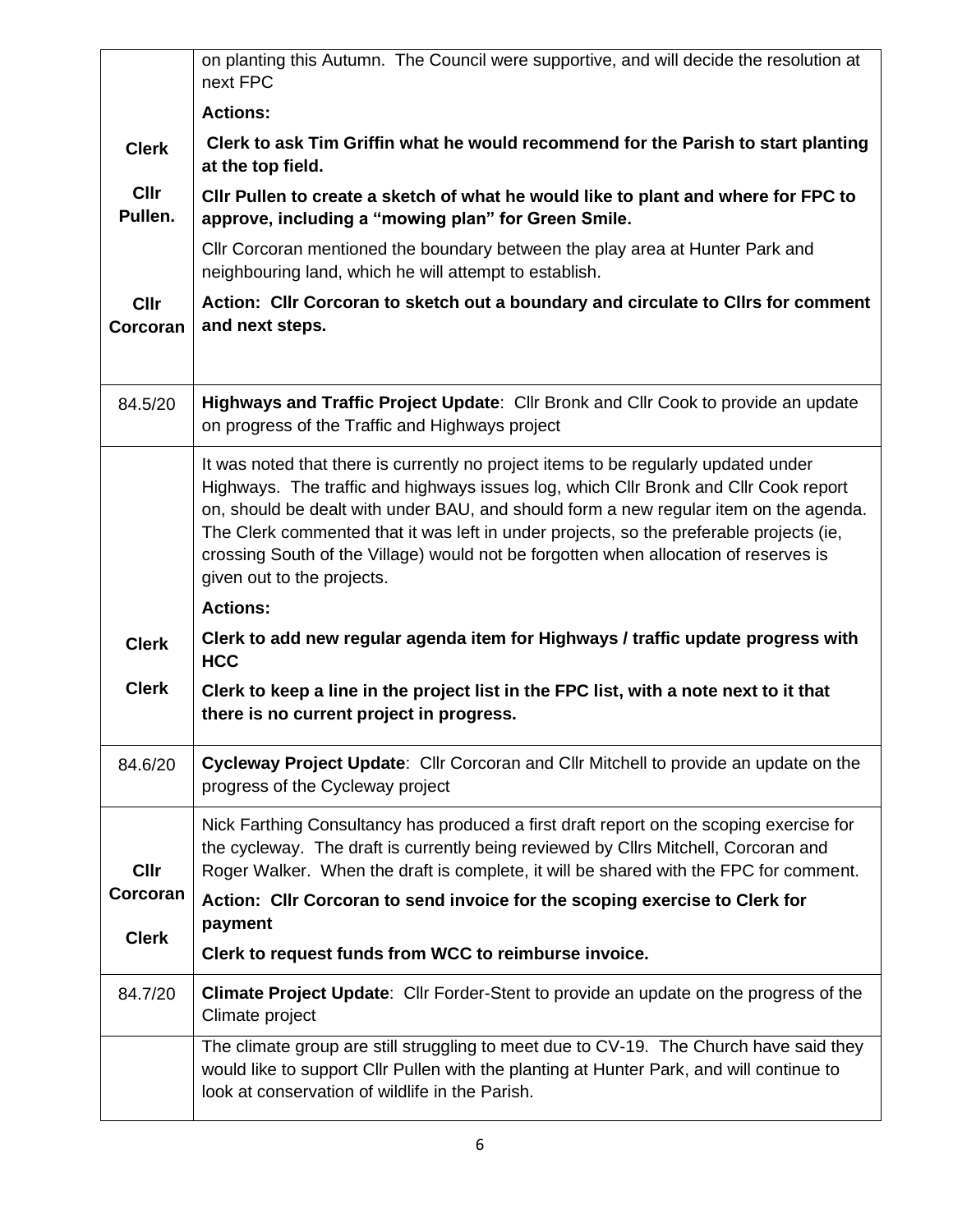| 85/20            | To review the recommendations from the Tree Survey, and agree next steps and<br>to create a new budget for tree works for up to £3,500                                                                                                                                                                                                                                                                                                                                                                                                                |  |  |  |  |  |  |
|------------------|-------------------------------------------------------------------------------------------------------------------------------------------------------------------------------------------------------------------------------------------------------------------------------------------------------------------------------------------------------------------------------------------------------------------------------------------------------------------------------------------------------------------------------------------------------|--|--|--|--|--|--|
|                  | It was agreed that a budget needs to be created. An amount was not agreed.                                                                                                                                                                                                                                                                                                                                                                                                                                                                            |  |  |  |  |  |  |
| 85.1/20          | Resolve to appoint a tree surgeon to do emergency tree work in the absence of three<br>quotes                                                                                                                                                                                                                                                                                                                                                                                                                                                         |  |  |  |  |  |  |
|                  | The Clerk had previously recommended that 3 quotes should be obtained, but the work<br>was considered an emergency therefore alternative quotes were decided against by the<br>Recreation Committee on 17 <sup>th</sup> September, in the interest of time. Debate at the FPC<br>meeting concluded that in fact three quotes should be obtained before such a sizeable<br>amount is paid.                                                                                                                                                             |  |  |  |  |  |  |
| 85.2/20          | Resolve to appoint Hampshire Heartwood to do the emergency tree works at Berry<br>Meadow, Northfields Recreation Area and Hunter Park at £3,444 (inc VAT).                                                                                                                                                                                                                                                                                                                                                                                            |  |  |  |  |  |  |
|                  | It was not resolved to appoint Hampshire Heartwood. Instead, it was agreed that two<br>alternative quotes would be obtained, on the same basis as the quotes from Hampshire<br>Heartwood, and that Cllr Cook would obtain these quotes urgently.                                                                                                                                                                                                                                                                                                      |  |  |  |  |  |  |
| <b>CIIr Cook</b> | Action: Cllr Cook to obtain two alternative quotes (James Piper and CBA trees),<br>stating that it is for emergency works, and a return within 7 days is required.                                                                                                                                                                                                                                                                                                                                                                                    |  |  |  |  |  |  |
|                  | CIIr Corcoran was also disputing the extent of the work that was required at Berry<br>Meadow, and requested the opportunity to discuss this with the Berry Meadow<br>Committee.                                                                                                                                                                                                                                                                                                                                                                       |  |  |  |  |  |  |
|                  | It was decided that the Recreation Committee would make a decision between the three<br>quotes by the 2 <sup>nd</sup> October.                                                                                                                                                                                                                                                                                                                                                                                                                        |  |  |  |  |  |  |
| 86/20            | Consider whether to proceed with the required expenditure and work required to<br>install a defibrillator in the Telephone Box at Northfields. Total expenditure is<br>expected to cost just over £3,000 (£1,600 for unit, plus additional cost for fuse<br>box, plus £1,182.17 for electrics to be installed to the phone box by SSEN). Cost<br>does not form part of the current 2020 / 2021 budget. If the FPC are minded to<br>continue, resolve to approve £1,182.17 for SSEN to provide electricity to the<br><b>Northfields Telephone Box.</b> |  |  |  |  |  |  |
|                  | Cllr Lawton recommended that as this was unbudgeted, and has come in over $£1,000$ it<br>could be delayed until financial year 2021 / 2022. The costs can form part of the budget<br>for the following financial year.                                                                                                                                                                                                                                                                                                                                |  |  |  |  |  |  |
| <b>Clerk</b>     | This was agreed by the FPC.                                                                                                                                                                                                                                                                                                                                                                                                                                                                                                                           |  |  |  |  |  |  |
|                  | Action: Clerk to include in 2021 / 2022 draft budget                                                                                                                                                                                                                                                                                                                                                                                                                                                                                                  |  |  |  |  |  |  |
| 86/20            | Councillor Corcoran to provide an update on Berry Meadow and Compton Lock<br><b>Committee business</b>                                                                                                                                                                                                                                                                                                                                                                                                                                                |  |  |  |  |  |  |
|                  | The fencing has been completed, and the fencer noticed that additional fencing will be<br>required, for which a quote is being obtained.                                                                                                                                                                                                                                                                                                                                                                                                              |  |  |  |  |  |  |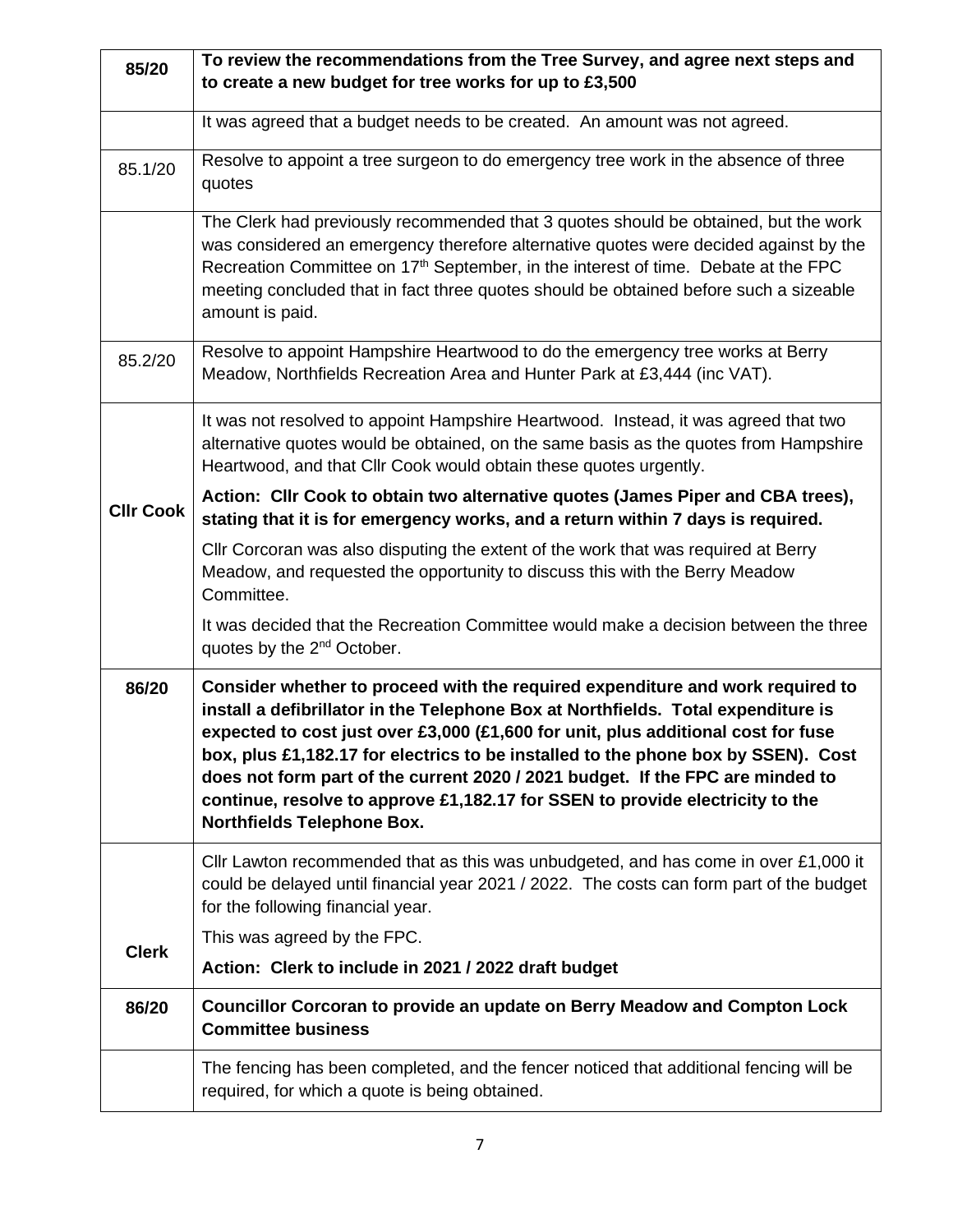|              | The stretch of bank from the Lock towards Shawford has not been repaired by HCC.<br>The Berry Meadow Committee have been looking at it themselves, and suggest creating<br>a working party and a limited budget to do the work themselves.                                                                                                                                              |
|--------------|-----------------------------------------------------------------------------------------------------------------------------------------------------------------------------------------------------------------------------------------------------------------------------------------------------------------------------------------------------------------------------------------|
|              | CIIr Lawton updated on Venture Security, who patrolled the Lock for 7 weekends. The<br>Police continued to support by visits aswell. There were reduced incidents, and the<br>additional security is considered a success.                                                                                                                                                              |
|              | CIIr Lawton would like to ringfence the remaining grant money, so there are funds to<br>commence with Venture Security at Easter time next year.                                                                                                                                                                                                                                        |
| <b>Clerk</b> | Action: Clerk to ensure remaining grant money is allocated in the 2021 / 2022<br>budget for Venture Security                                                                                                                                                                                                                                                                            |
|              | CIIr Lawton thanked CIIr Cook for all of her hard work to help keep the Lock tidy, and<br>generating enthusiasm towards others.                                                                                                                                                                                                                                                         |
|              | Cllr Cook reported that two new bins have been installed at Hockley Viaduct.                                                                                                                                                                                                                                                                                                            |
| 86.1/20      | Resolve to sign the leasing agreement for TIW Churchfields to run until December 2023.                                                                                                                                                                                                                                                                                                  |
|              | It was resolved to sign the leasing agreement, at no cost to the Parish Council.<br>Proposed by Cllr Forder-Stent and seconded by Cllr Cook.                                                                                                                                                                                                                                            |
| <b>Cllr</b>  | Comment was made that the hedge is overgrowing from the land onto the path at<br>Churchfields.                                                                                                                                                                                                                                                                                          |
| Corcoran     | Action: Cllr Corcoran to investigate the overgrowing hedge onto Churchfields                                                                                                                                                                                                                                                                                                            |
|              |                                                                                                                                                                                                                                                                                                                                                                                         |
| 87/20        | Resolve to appoint Jamie Matthews to the role of Clerk and RFO on pt 13 on the<br>NJC Scale at £22,021 pro rata (based on 37 hour week), for 23 hours per week.                                                                                                                                                                                                                         |
|              | Cllr Lawton thanked the current Clerk for her hard work over the previous years, and Cllr<br>Corcoran thanked her for her work on the Neighbourhood Plan prior to that.                                                                                                                                                                                                                 |
|              | Cllr Lawton provided background on the new Clerk, Jamie Matthews, who lives in<br>Petersfield. The distance will mean that some work arounds may be required. The PC<br>still hope to appoint an Assistant Clerk, who will concentrate on the Recreation<br>Committee, and interviews are being held next week. Jo Nicholson has offered to help<br>out to provide a handover to Jamie. |
|              | CIIr Bronk stated that if an Assistant Clerk is still to be appointed, that should have<br>formed part of this resolution to the Council are aware there are additional costs<br>involved in staff support rather than that stated in this resolution.                                                                                                                                  |
|              | It was resolved to appoint Jamie Matthews to the role of Clerk and RFO on pt 13 on the<br>NJC Scale at £22,021 pro rata (based on 37 hour week), for 23 hours per week.<br>Proposed by Cllr Lawton and seconded by Cllr Mitchell.                                                                                                                                                       |
| 88/20        | Public Transport and Bus Stops - To receive an oral report from Councillor<br><b>Wheeler</b>                                                                                                                                                                                                                                                                                            |
|              | No updated.                                                                                                                                                                                                                                                                                                                                                                             |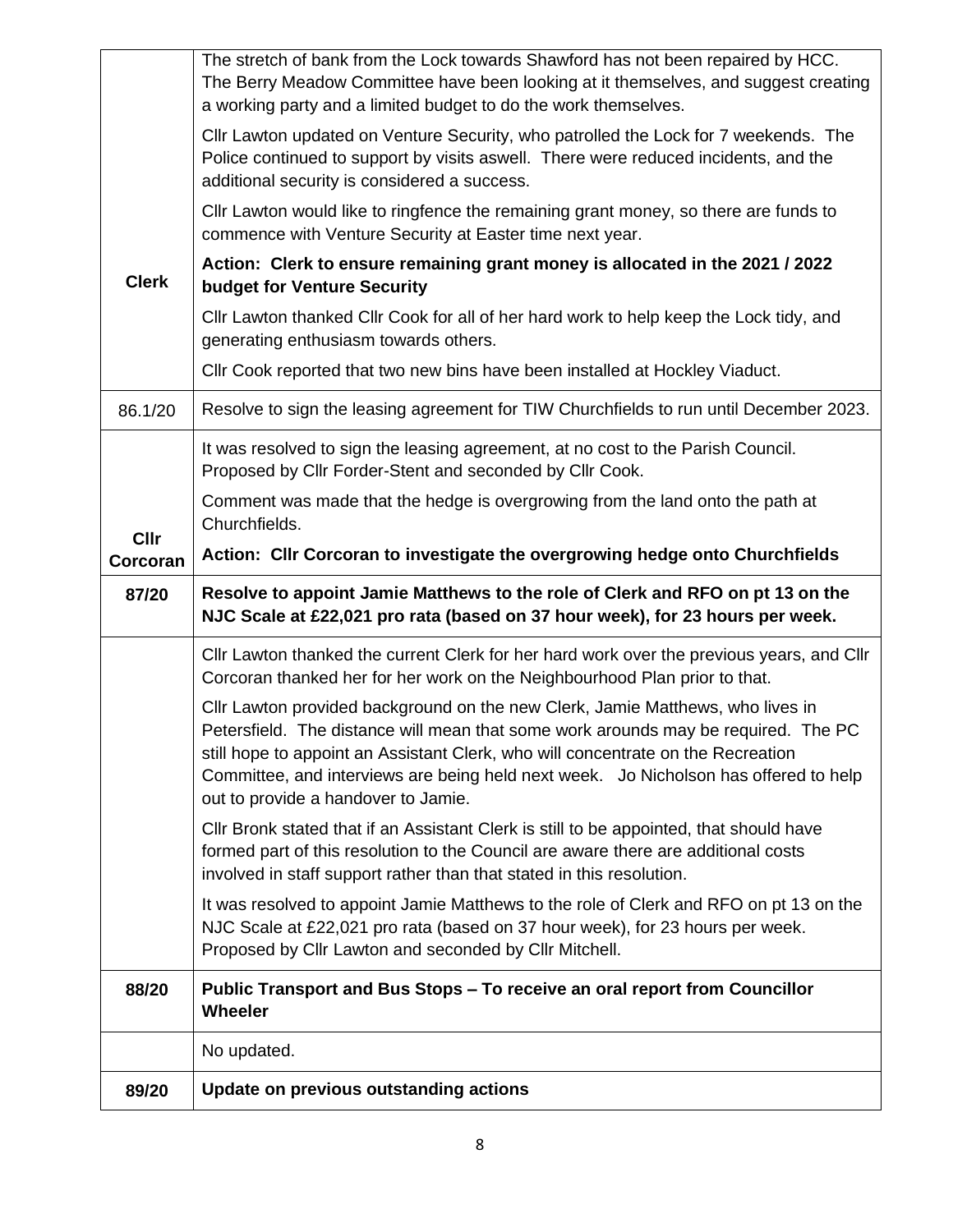|       | <b>Update on Segars Lane flooding</b><br>$\blacksquare$                                                                                                                                                |
|-------|--------------------------------------------------------------------------------------------------------------------------------------------------------------------------------------------------------|
|       | Discussed previously under item 76.3/20                                                                                                                                                                |
| 90/20 | To note, for information only, significant communications on matters that are not<br>included elsewhere on the agenda                                                                                  |
|       | The Mayors nominations were discussed, and CIIr Mitchell proposed that the team who<br>set up the prescription delivery service, co-ordinating the volunteers should be<br>nominated. This was agreed. |
|       | Cllr Corcoran updated that it was Green Week, w/c 28 <sup>th</sup> September, and the Parish<br>Council should add a link on their website, and put a message on TIS.                                  |
|       | Action: Clerk to put Green Week message out on TIS                                                                                                                                                     |
| 91/20 | To raise any items for the agenda of 22 <sup>nd</sup> October Full Parish Council meeting                                                                                                              |
|       | None                                                                                                                                                                                                   |

Jo Nicholson - Clerk to the Parish Council – 28<sup>th</sup> September 2020.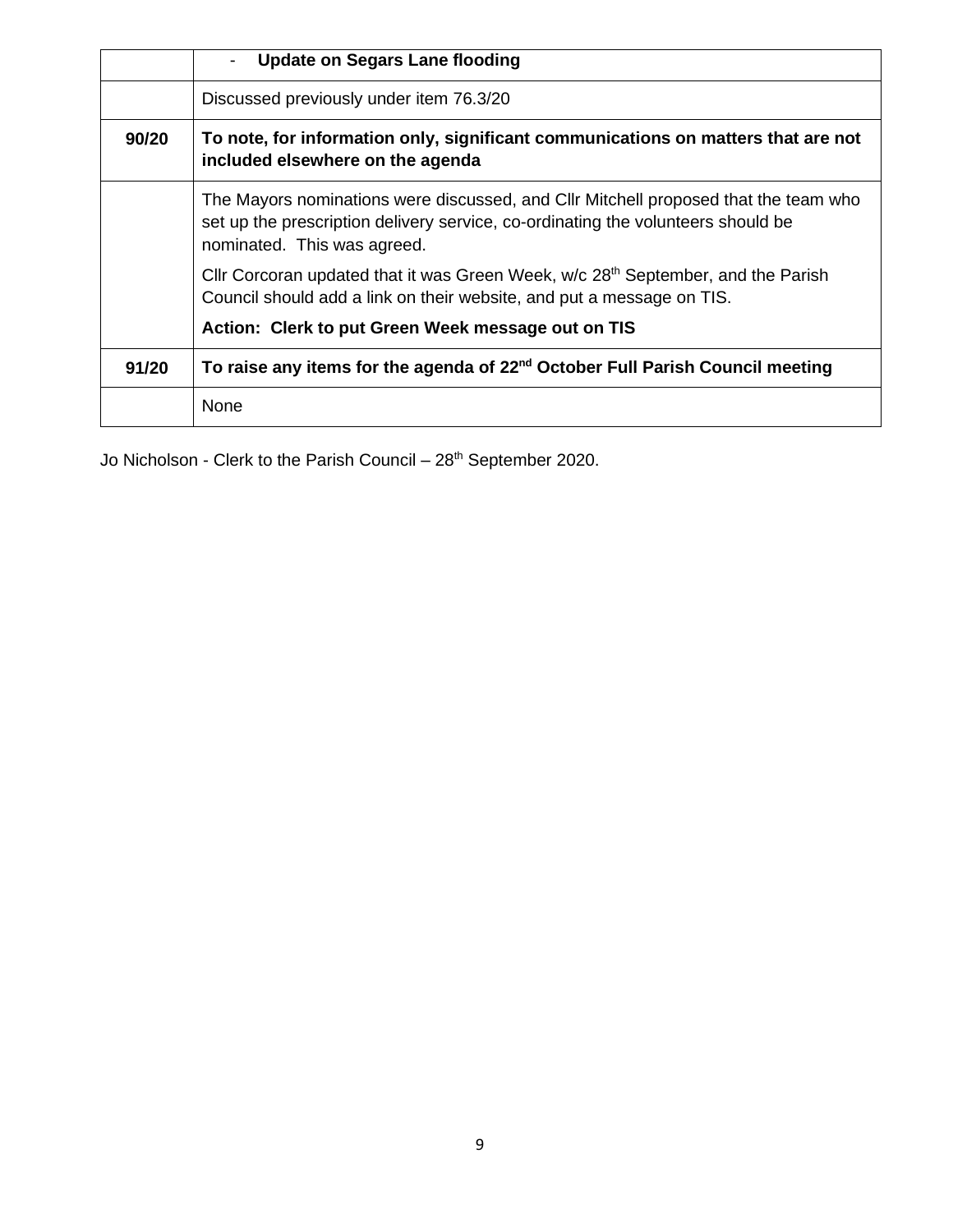# Invoiced Expenditure Transactions and the start of year 01/04/20

Invoices with a ledger date on or after 01/08/20 and on or before 31/08/20

| Invoice<br>date | Tn no Paid<br>date | Gross    | Vat    | Net Cttee   | Supplier InvoiceDetails |                                                                     |
|-----------------|--------------------|----------|--------|-------------|-------------------------|---------------------------------------------------------------------|
| 01/08/20        | 104                | 120.00   | 20.00  | 100.00 REC  | 7636                    | Green Smile Ltd - rennovations to goal post holes at top field 7636 |
| 01/08/20        | 105                | 33.00    | 0.00   | 33.00 FIN   |                         | Microsoft - Cllr outlook monthly for August                         |
| 01/08/20        | 106                | 481.76   | 0.00   | 481.76 FIN  |                         | HALC - annual fees                                                  |
| 01/08/20        | 107                | 11.99    | 2.00   | 9.99 FIN    |                         | 1&1 IONOS - website server for august                               |
| 01/08/20        | 108                | 929.61   | 154.94 | 774.67 REC  | 858                     | Shoreland Network Solutions - cricket square july                   |
| 01/08/20        | 113                | 201.60   | 33.60  | 168.00 PF   |                         | Venture Security - Lock patrol july                                 |
| 01/08/20        | 114                | 1,663.65 | 277.27 | 1,386.38    |                         | Green Smile Ltd -                                                   |
| 01/08/20        | 115                | 96.00    | 16.00  | 80.00 REC   |                         | Hamsphire Heartwood - lift crown queen st                           |
| 01/08/20        | 116                | 555.00   | 0.00   | 555.00 REC  |                         | Arbor-Eco Consultancy - Tree Survey                                 |
| 01/08/20        | 117                | 22.71    | 0.00   | 22.71 FIN   |                         | Joanne Nicholson - Clerk expenses July                              |
| 01/08/20        | 118                | 12.00    | 0.00   | 12.00 FIN   |                         | Tracy Nutbeam - Asst Clerk expenses July                            |
| 01/08/20        | 124                | 7.36     | 0.00   | 7.36 REC    |                         | Cllr Sue Cook - Broom handle reimbursement                          |
| 01/08/20        | 126                | 62.00    | 10.33  | 51.67 REC   |                         | EDF - Monthly dd for pavilion electricity                           |
| 09/08/20        | 112                | 22.10    | 3.68   | 18.42 FIN   |                         | O2 - mobile phone aug                                               |
| 10/08/20        | 110                | 42.34    | 7.06   | 35.28 FIN   |                         | Edge IT - antvirus protection                                       |
| 10/08/20        | 111                | 367.50   | 0.00   | 367.50 PROJ |                         | Hilary Frearson - TNP admin July                                    |
| 12/08/20        | 109                | 14.48    | 2.41   | 12.07 REC   |                         | Amazon - basketball nets for northfields                            |
| 12/08/20        | 125                | 109.66   | 18.28  | 91.38 REC   |                         | Cllr Sue Cook - Reimbursement of bench for Dophin Hill from Mole    |
| 31/08/20        | 119                | 267.28   | 0.00   | 267.28 FIN  |                         | HCC Pensions - pension for August                                   |
| 31/08/20        | 120                | 830.73   | 0.00   | 830.73 FIN  |                         | Joanne Nicholson - clerk aug net salalry                            |
| 31/08/20        | 121                | 292.46   | 0.00   | 292.46 FIN  |                         | Tracy Nutbeam - Asst clerk aug net salary (inc 10.1 hrs overtime)   |
| 31/08/20        | 122                | 88.89    | 0.00   | 88.89 REC   |                         | Marie Longman - pavilion cleaner salary aug                         |
| 31/08/20        | 123                | 237.32   | 0.00   | 237.32      |                         | HMRC -                                                              |
| Total           |                    | 6,469.44 | 545.57 | 5,923.87    |                         |                                                                     |
| 04/08/2020      |                    | 815.58   | 135.93 | 679.65      |                         | GW Shelter Solutions - Bourne Lane bus stop repairs                 |

12/08/20 12:56 PM Vs: 8.47.01 *Twyford Parish Council Page 1 of 1*